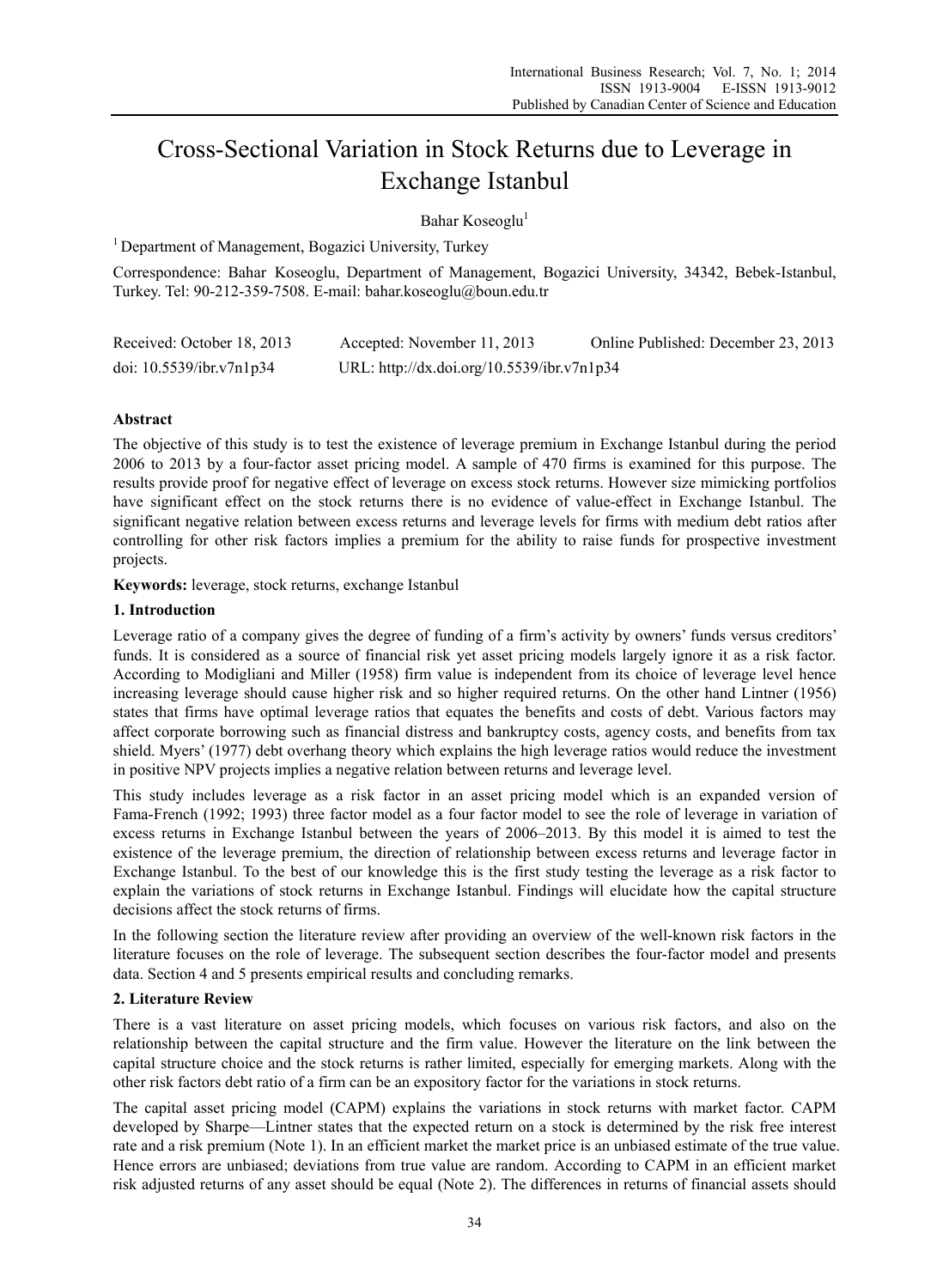be due to the risk premiums.

Researches on asset pricing identify a number of variables that help to explain cross sectional variation in stock returns in addition to the market risk. Existence of explanatory variables other than market risk can be interpreted as a violation of market efficiency. Asset pricing anomaly, which causes abnormal returns, can be defined as the statistically significant difference between the realized return of a portfolio and the return which is predicted by CAPM (Brennan  $\&$  Xia, 2001). However inclusion of appropriate risk factors may dissipate these abnormal returns. Best known anomalies in the literature are January effect, weekend effect, size effect, book-to-market effect and earnings-to-price ratio. (Basu, 1977; Branch, 1977; Ritter & Chopra, 1989; Lakonishok & Maberly, 1990; Fama & French, 1992; Kim & Burnie, 2002; Brusa, Liu, & Schulman, 2005; Rosenberg, Reid, & Lanstein, 1985; Best, Best, & Yoder, 2000; Griffen & Lemmon, 2002)

Asteriou and Kavetsos (2006) show the existence of January effect in four emerging countries, Hungary, Poland, Romania and Slovakia, out of eight. Ritter and Chopra (1989) reports significant January effect especially for small firms. Kohers and Kohli (1991) report January effect even for large firms in S&P 500 in the period 1930-1988. Lakonishok and Maberly (1990) following Ritter's hypothesis, January effect arises from the individual investors buy and sell decisions, investigate weekend effect and reports that in NYSE trade volume of individual investors increases on Mondays. Brusa et al. (2005) find reverse weekend effect for large firms and traditional weekend effect for small firms with CRSP data.

Fama-French (1992; 1993) showed that cross-sectional variation in stock returns due to characteristics of firms can be explained by a multifactor model. Fama-French three factor model introduces size and value as a risk factor along with the market risk. Criticizing Fama-French, Daniel and Titman (1997) claims that firm characteristics have explanatory power on stock return variation rather than factor loadings.

Loughran (1997) examine NYSE, Amex and Nasdaq securities for book-to-market effect controlling for size, seasonality, and exchange listing. Loughran concludes that for large companies there exists no book-to-market effect. Lev and Sougiannis (1999) focus on science based companies for which R&D capital is related to returns, and show that R&D effect comprises the book-to-market effect. Chui and Wei (1998) study the cross-sectional variation of stock returns in five Pacific-Basin emerging markets (Note 3), and find significant book-to-market effect for Hong Kong, Korea and Malaysia. They report insignificant size effect for Taiwan and significant size effect for the rest of all. Wang (2000) using Compustat and CRSP data, in period 1976–1995, examines survival bias for size effect. Wang states that inclusion of delisted small firms in the analysis mitigates the size effect.

Other than January, weekend, size and book-to-market effect, several departures from Efficient Market Hypothesis (EMH), which can be exploited in order to gain abnormal returns, are reported in the literature. One of the common explanations for departures from the EMH is over or under reaction of investors to new information. For example investors selling stocks that have experienced recent losses or buying stocks that have enjoyed recent gains are overreacting to the performance. Such reactions push prices beyond their fair value. Also overreaction implies contrarian investment strategies, buying "losers" and selling "winners". Stock returns are found to exhibit shorter-term cross-sectional momentum (Jegadeesh  $\&$  Titman, 1993) which arises from overreaction and long-term cross-sectional reversals (DeBondt & Thaler, 1985) as a result of market corrections in time. DeBondt and Thaler reported that the winners and losers in one 36-month period tend to reverse their performance over the next 36-month period. Jegadeesh and Titman provide evidence for price momentum in stock prices over time periods of up to eight months eight and in the subsequent periods the reversals occur. Cooper, Gutierrez, and Hameed (2004) test the theory that overreaction is the source of these return patterns. They find that short-run momentum profits exclusively follow UP periods. Lo (1991) constructs a test for long-term memory that is robust to short-term correlations and states that departures from the random walk can be fully explained by short-term dependence. Chan (1988) states that there is no accounting for risk in the contrarian investment strategies profitability calculations so the profitability of contrarian investment strategies cannot be evidence against the EMH.

Carhart (1997) in his study on persistence in mutual fund performance includes momentum as a risk factor and employed 4-factor model. He constructs 4-factor model using Fama and French's 3-factor model plus an additional factor capturing Jegadeesh and Titman's one-year momentum anomaly. He proposed that the model can be interpreted as a performance attribution model. In the model the coefficients of factors indicate the proportion of mean return attributable to four strategies which are high versus low beta stocks, large versus small market capitalization stocks, value versus growth stocks, and one-year return momentum versus contrarian stocks. Carhart notes that relatively high variance of the factor mimicking portfolios and low correlations between each of the factor mimicking portfolios and the market proxies implies explanatory power of the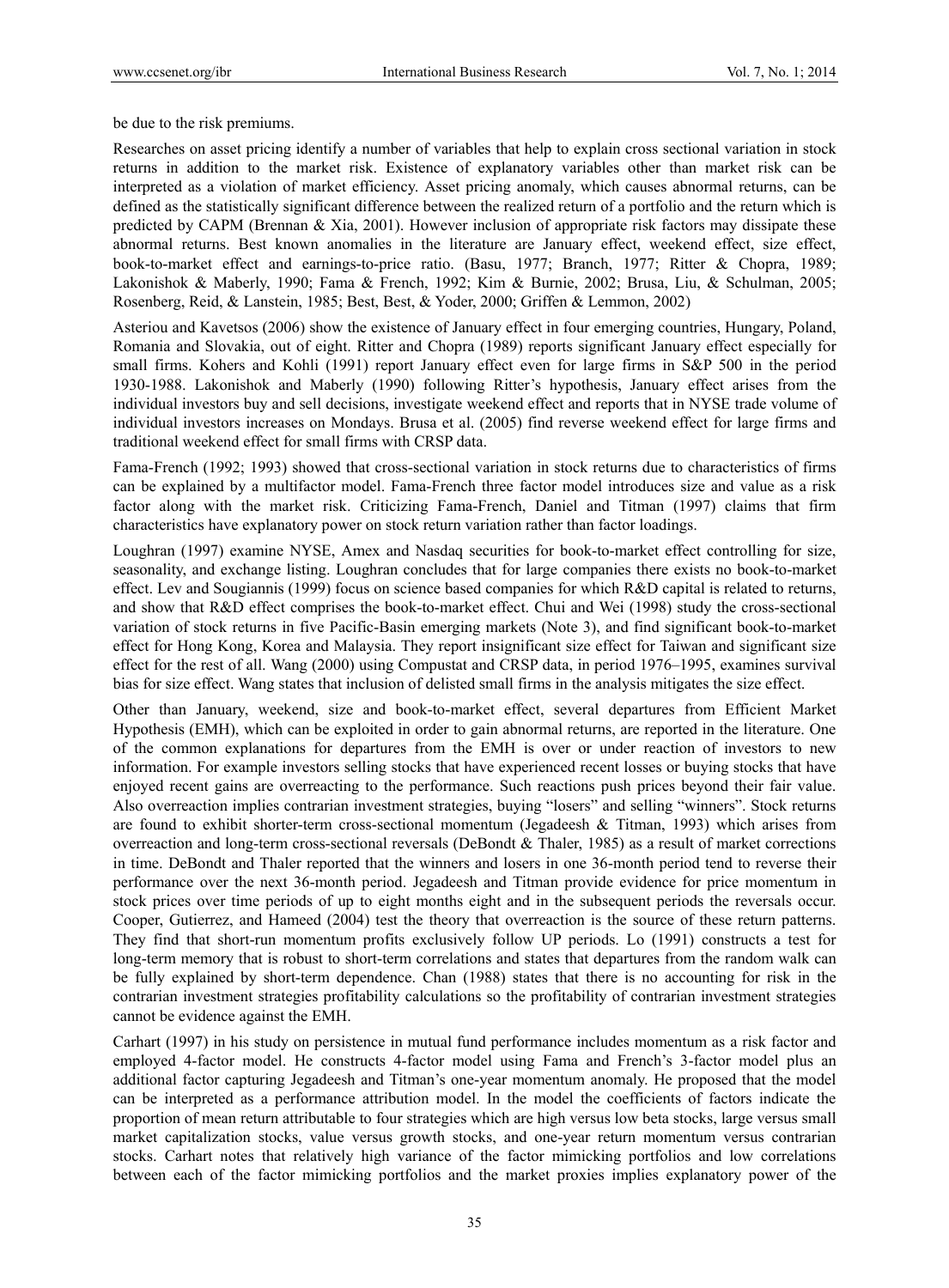4-factor model. Also the high mean returns on three factors for size, value and momentum indicate that the model explains much of the cross-sectional variation in the mean return on stock portfolios.

Acharya and Pedersen (2005) take illiquidity as a risk factor and apply CAPM to returns net of illiquidity costs. Their model provides better fit then CAPM with same degrees of freedom. According to their findings increasing covariance between stock illiquidity and market illiquidity means increasing required return. Amihud (2002) use average of the daily ratio of absolute stock return to dollar volume as illiquidity measure and shows illiquidity effect for small firms is stronger. Avramov and Chordia (2006) inspect the predictive ability of size, book-to-market, turnover, and past returns at firm-level; and find liquidity and momentum as significant determinants of cross-section variation in stock returns.

Leverage level of a firm can be regarded as a risk factor in asset pricing along with the other factors mentioned above, the literature on relation between leverage and stock returns is limited yet growing. Studies on the relationship of leverage and stock returns report conflicting results. Bhandari (1988) states that alongside market beta, average stock returns in the U.S. are related to leverage. Bhandari shows that the expected returns on common stocks are positively related to the debt/equity ratio controlling for the beta and firm size, and tests the results both including and excluding January effect.

Contradictory results with Bhandariare are reported by several authors. Penman, Richardson, and Tuna (2007) decompose book-to-price ratio (B/P) into two components reflecting operating risk and financing risk (leverage component). They show leverage component of B/P is negatively related with stock returns for firms that have both high and low B/P ratios, and this relation lasts after controlling for size, beta, return volatility, momentum, and default risk. Korteweg (2010) tests the relation between leverage and firm value and finds negative relation between value and leverage. Sivaprasad, Muradoglu, Gough, and Adami (2010) provide empirical evidence that abnormal returns and book leverage of firms are negatively related even after controlling for effective tax rates and industry concentration yet abnormal returns diminishes with the inclusion of these factors.

George and Hwang (2009) propose an explanation for negative relation between leverage and returns. Firms with high distress costs choose low leverage levels and return premium for low leverage firms can be seen as a compensation for default probability.

Muradoğlu and Sivaprasad (2010; 2012) focus on the role of leverage in forecasting stock returns and establishing trading strategies. They use leverage as a risk factor in a five factor model following Fama-French three factor model. They form portfolios to mimic the underlying risk factor related to leverage. They find that the returns of low leverage firms are negatively correlated with the leverage factor. For utilities sector Muradoglu and Sivaprasad find a positive relation between leverage and returns.

Cai and Zhang (2011) find evidence for Myers' (1977) debt overhang theory which explains that increasing leverage will increase the probability of future debt obligations and end up in sub-optimal investment. Cai and Zhang reported significant negative effect of change in leverage on returns is larger for higher leverage levels. Findings of Cai and Zhang for high leverage levels may indicate the fact that high leverage ratios imply the firms' inability to raise funds in the future.

Several studies employ Fama-French three factor model to explain the stock returns' variation in Exchange Istanbul (Note 4). Akdeniz, Altay-Salih and Aydoğan (2000) find that stock returns in Istanbul Stock Exchange (ISE) vary directly with book-to-market and inversely with firm size. Aydoğan and Gürsoy, (2000) employ P/E ratio and book-to-market ratio to explain cross section of expected returns in emerging markets. They find that these ratios are not explanatory factors in emerging markets. Aksu and Önder (2003) apply F-F three factor model to ISE and find significant size effect on returns. Gonenc and Karan (2003) test book-to-market and size effect on returns in ISE and find no evidence of value premium in ISE; also they report higher average return for large cap stocks. Bildik and Gulay (2007) investigate the momentum and contrarian effects in ISE and report that there are significant abnormal returns for contrarian strategy about 15% annually. Findings on size and value effect in Exchange Istanbul (formerly ISE) are contradictory. This study aims to provide new proofs for the effects of size and value factor along with the investigation of the effect of leverage factor on returns.

## **3. Methodology**

In this study factor mimicking portfolios are used in the same manner of Fama-French three factor model by extending the three-factor model as four-factor model to see the effect of leverage on monthly excess returns of portfolios for different leverage levels.

Fama-French (1993) include size and value factor in addition to market risk factor in CAPM. The model considers the fact that value stocks which have high book value relative to market value (B/M ratio) and small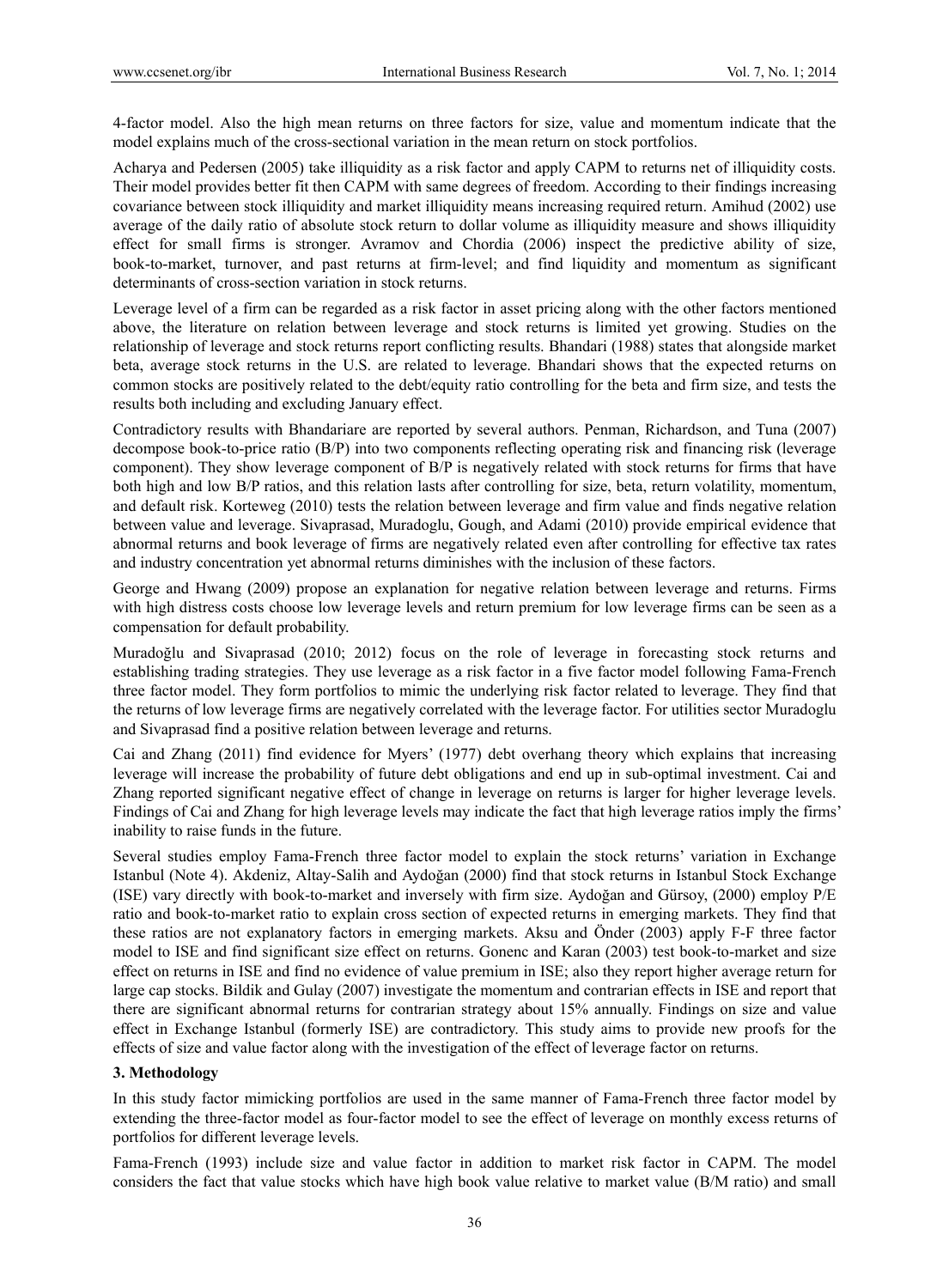cap stocks outperform markets on a regular basis. Fama and French aren't particular about the reasons of these anomalies yet these patterns persist in multiple time frames as reported by many authors mentioned in section 2. The aim is to see whether there is a leverage premium in Exchange Istanbul and what is the direction of relationship between excess returns and leverage factor. Also it is tested that whether there is a change in the relation between returns and leverage factor through different leverage levels.

# *3.1 Data*

All listed non-financial companies in Exchange Istanbul are included in the data set between years 2005–2013, including delisted stocks; financial firms are excluded due to high leverage ratios. The total sample consists of 470 firms. For each year sample size is between 277–325 firms.

Monthly returns from the closing price at the end of the each month are provided by FINET. Data span for return series is July, 2006–June, 2013. Factor mimicking portfolios and leverage portfolios are formed yearly from June of year t to June of year t+1. A firm should have a fiscal year end leverage ratio and B/M ratio, and stock price series for that year in order to enter the sample of that year. Stocks are ranked according to December of year t-1 B/M and leverage ratios and June of year t market capitalization.

Size mimicking portfolios are constructed according to market capitalization as small and big caps. Stocks are ranked on size and then median size is used to split the firms into two groups (S, B). Value mimicking portfolios are constructed by separating stocks as bottom 30%, middle 40% and top 30% B/M groups as low, medium and high (L, M, H). Leverage mimicking portfolios are constructed by grouping stocks according to leverage ratio (total debt/total assets) as bottom 30%, middle 40% and top 30% leverage group as low leverage, medium leverage and high leverage (LL, ML, HL).

Size factor, SMB, is calculated from the difference of returns of portfolios for small firms and large firms. Value factor, HML, is calculated from the difference of returns of portfolios for high B/M firms and low B/M firms.

The monthly returns of each factor mimicking portfolios are calculated as value weighted monthly returns of the common stocks following Fama-French. Returns of portfolios that are constructed according to leverage quintiles are equally weighted. Table 1 reports the average returns for each leverage quintiles.

|  |  | Table 1. Average returns for each leverage quintiles (from lowest, L1, to highest, L5) |  |
|--|--|----------------------------------------------------------------------------------------|--|
|  |  |                                                                                        |  |

|                              | متعاصف | ⊷     |          | LG.  | Whole sample |
|------------------------------|--------|-------|----------|------|--------------|
| Average monthly returns 1.91 | 1.44   | . .69 | $\Omega$ | 1.42 | . 68         |

# *3.2 Model*

To investigate the explanatory power of the leverage over the variation in stock returns, the average monthly excess returns of the five portfolios which are formed due to leverage quintiles are employed as the dependent variable in the regression. Monthly returns of portfolios in excess of risk free rate (Note 5) are regressed on market excess return and factor mimicking portfolios for size, book-to-market equity and leverage.

In the first part of the analysis CAPM, two-factor model (market and leverage factor) and Fama-French three factor model is formed then the 4-factor model is utilized to see the incremental effects of leverage.

Model 1: CAPM

$$
ER_{i,t} = \alpha + \beta_l ER_{M,t} + \varepsilon_t \tag{1}
$$

Model 2: CAPM-Leverage

$$
ER_{i,t} = \alpha + \beta_1 ER_{M,t} + \beta_4 H L M L L_t + \varepsilon_t \tag{2}
$$

Model 3: Three factor model

$$
ER_{i,t} = \alpha + \beta_1 ER_{M,t} + \beta_2 SMB_t + \beta_3 HML_t + \varepsilon_t
$$
\n(3)

Model 4: Four factor model

$$
ER_{i,t} = \alpha + \beta_1 ER_{M,t} + \beta_2 SMB_t + \beta_3 HML_t + \beta_4 HLML_t + \varepsilon_t
$$
\n(4)

Where,

 $ER_{i,t}$ : the excess return on portfolio i over risk free rate of return for month t (i=1,2,3,4,5),

 $ER_{M,t}$ : the excess return on market over risk free rate of return for month t,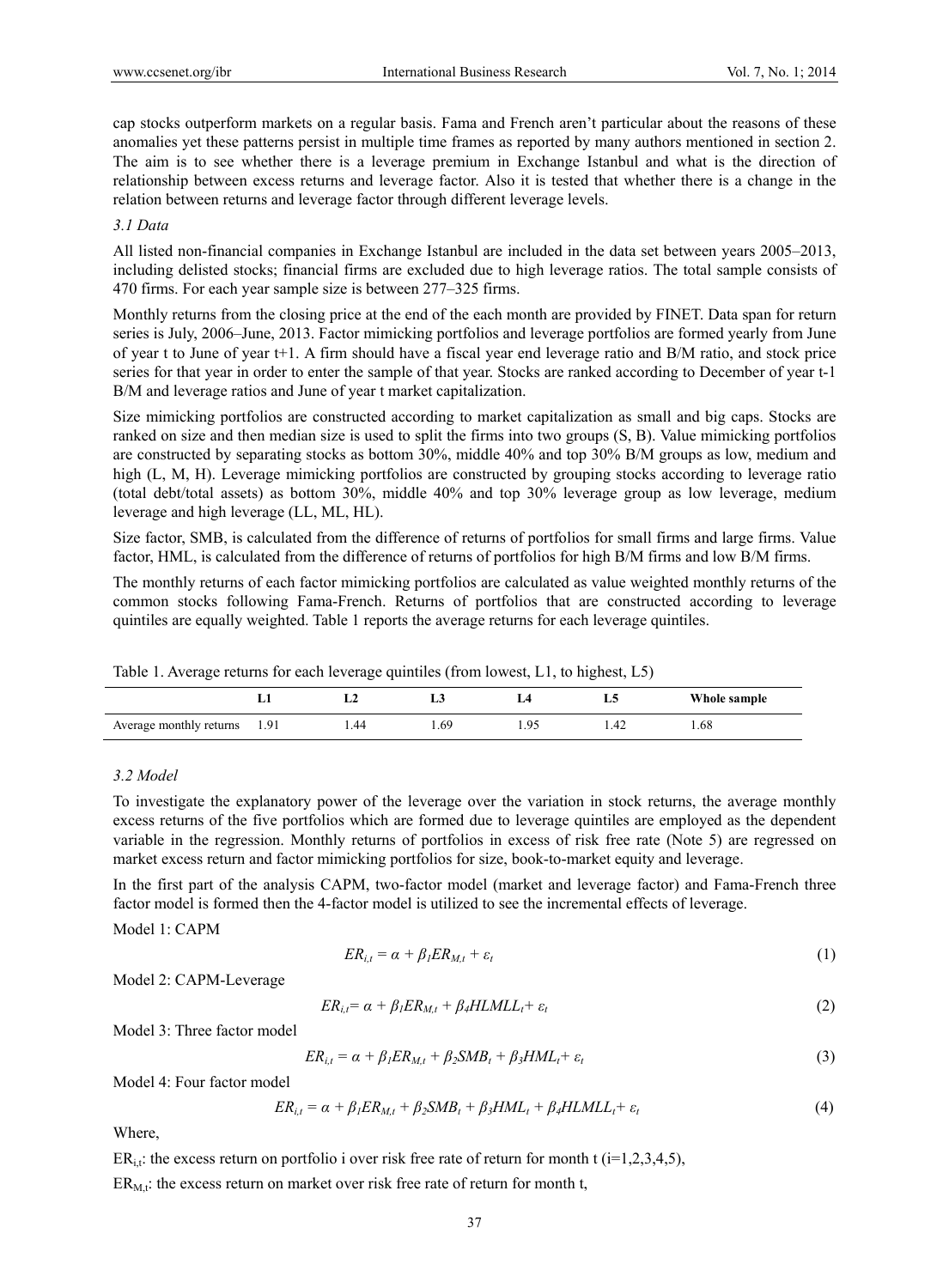$SMB<sub>t</sub>$ : the difference between the simple average of the returns on the small stock portfolios and the big stock portfolios for month t,

HMLt: the difference between the simple average of the returns on the high B/M portfolios and low B/M portfolios for month t,

HLMLL<sub>i</sub>: the difference between the simple average of the returns on the high leverage portfolios and the low leverage portfolios for month t,

 $\varepsilon$ <sub>t</sub>: error term for month t,

 $β_1$  coefficients show the explanatory power of the market risk on returns. β<sub>2</sub> coefficients, β<sub>3</sub> coefficients and β<sub>4</sub> coefficients provide information about the effect of size, value and leverage mimicking factorson stock returns.

# **4. Empirical Results**

The effect of firms' leverage on stock returns is investigated through a four-factor model. Leverage mimicking factors are included in the model along with market risk, size and value factors. There are conflicting findings in the literature about the effect of leverage on stock returns. A firm with high leverage ratio exhibits high risk, so the required return of the stock should be high. Hence  $\beta_4$  coefficients should be high in highly levered portfolios. On the other hand low leverage ratios may be the indicator of the high distress costs as George and Hwang (2009) propose that explains negative relation between leverage and returns.

The results of the regression analysis of 4 models (CAPM, CAPM-Leverage, Three-factor, and Four-factor) for each portfolio of leverage quintiles are provided on Table 2. The coefficients of all models are jointly significant, and R-squares are sufficiently high. The inclusion of leverage mimicking factor increases the adjusted R-squares of the models also improves the Akaike information criterions. Incremental effects of leverage factor on the explanatory power of the model can be seen in the second model more precisely.

| <b>MODEL</b>   | <b>CAPM</b>   | 3-FACTOR<br><b>CAPM-LEVERAGE</b> |              |               | 4-FACTOR  |            |              |             |             |               |
|----------------|---------------|----------------------------------|--------------|---------------|-----------|------------|--------------|-------------|-------------|---------------|
|                | $\beta_1$     | $\beta_1$                        | $\beta_4$    | $\beta_1$     | $\beta_2$ | $\beta_3$  | $\beta_1$    | $\beta_2$   | $\beta_3$   | $\beta_4$     |
| L1             | 0.676973*     | 0.750772*                        | $-0.427403*$ | 0.659393*     | 0.794280* | 0.023276   | $0.679241*$  | 0.743656*   | 0.018744    | $-0.105357$   |
|                | (0.0000)      | (0.0000)                         | (0.0001)     | (0.0000)      | (0.0000)  | (0.7653)   | (0.0000)     | (0.0000)    | (0.8098)    | (0.2416)      |
|                | [0.59305]     | [0.65859]                        |              | [0.80244]     |           |            | [0.80341]    |             |             |               |
|                | ${5.89710}$   | ${5.73304}$                      |              | $\{5.19736\}$ |           |            | ${5.203707}$ |             |             |               |
| L2             | 0.722081*     | 0.817143*                        | $-0.550543*$ | 0.732628*     | 0.785590* | 0.136050   | 0.787808*    | 0.644847*   | $-0.148649$ | $-0.29291*$   |
|                | (0.0000)      | (0.0000)                         | (0.0000)     | (0.0000)      | (0.0000)  | (0.1678)   | (0.0000)     | (0.0000)    | (0.1186)    | (0.0084)      |
|                | [0.57169]     | [0.66568]                        |              | [0.73496]     |           |            | [0.754314]   |             |             |               |
|                | (6.11319)     | (5.87698)                        |              | $\{5.65614\}$ |           |            | ${5.591576}$ |             |             |               |
|                | 0.773488*     | 0.847824*                        | $-0.430509*$ | 0.769814*     | 0.728263* | 0.049522   | 0.799470*    | $0.652621*$ | $-0.056294$ | $-0.15742***$ |
|                | (0.0000)      | (0.0000)                         | (0.0000)     | (0.0000)      | (0.0000)  | (0.5165)   | (0.0000)     | (0.0000)    | (0.4552)    | (0.0720)      |
| L <sub>3</sub> | [0.68416]     | [0.74335]                        |              | [0.83342]     |           |            | [0.838127]   |             |             |               |
|                | $\{5.77000\}$ | (5.57400)                        |              | $\{5.15316\}$ |           |            | ${5.135738}$ |             |             |               |
| L4             | 0.769820*     | 0.854247*                        | $-0.488950*$ | 0.759087*     | 0.813327* | $-0.01755$ | 0.792974*    | 0.726894*   | $-0.025291$ | $-0.17988**$  |
|                | (0.0000)      | (0.0000)                         | (0.0000)     | (0.0000)      | (0.0000)  | (0.8189)   | (0.0000)     | (0.0000)    | (0.7367)    | (0.0403)      |
|                | [0.65403]     | [0.72837]                        |              | [0.83732]     |           |            | [0.843855]   |             |             |               |
|                | (5.89582)     | (5.66545)                        |              | ${5.16420}$   |           |            | ${5.134428}$ |             |             |               |
| L <sub>5</sub> | 0.891381*     | 0.972432*                        | $-0.469400*$ | 0.885665*     | 0.938367* | $-0.05822$ | 0.903304*    | 0.893376*   | $-0.062251$ | $-0.093633$   |
|                | (0.0000)      | (0.0000)                         | (0.0000)     | (0.0000)      | (0.0000)  | (0.3477)   | (0.0000)     | (0.0000)    | (0.3139)    | (0.1891)      |
|                | [0.71535]     | [0.77085]                        |              | [0.91380]     |           |            | [0.914615]   |             |             |               |
|                | (5.90589)     | $\{5.70055\}$                    |              | ${4.73415}$   |           |            | ${4.735995}$ |             |             |               |

Table 2. Estimation results for each model across leverage quintiles (from lowest, L1, to highest, L5)

(p-value), *[adjusted R square], {Akaike information criterion}* 

\*1% significance level, \*\*5% significance level, \*\*\*10% significance level.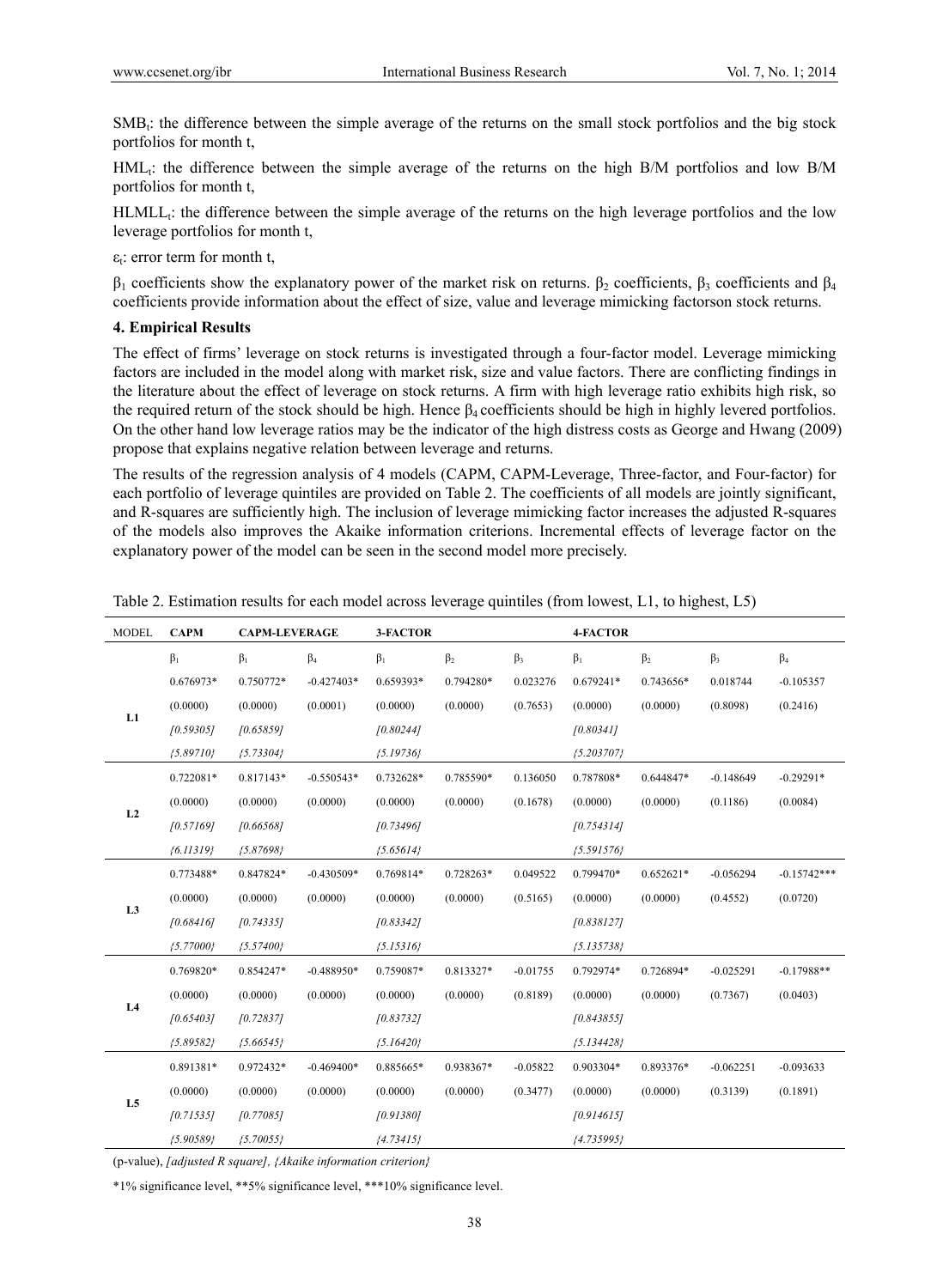The market beta is significant in all models and for all conventional significance levels. The coefficient of value mimicking factor is insignificant in all models and in every leverage quintiles. There is no evidence for value effect in Exchange Istanbul in the examined period. The coefficient of size mimicking factor, SMB, is significant in all models and in every leverage quintiles. Small firm effect seems significant in Exchange Istanbul between years 2006–2013. Size effect diminishes with the inclusion of leverage factor yet it stays sufficiently high and significant. Small firm premium seems highest for high leverage firms.

In the second model leverage factor has a significant negative effect on returns for every leverage quintiles. Yet the inclusion of other risk factors, size and value, in the fourth model diminishes the effect of leverage on returns. Also by inclusion of other risk factors effect of leverage on returns for extreme portfolios with highest and lowest leverage ratios turn out to be insignificant. For the portfolios with medium level leverage ratios the effect stays significantly negative.

The construction of the leverage factor, HLMLL, is as the difference between the returns on the high leverage portfolios and the low leverage portfolios. Negative coefficient of the leverage factor implies a premium for low leverage portfolios.

#### **5. Conclusion**

The paper investigates the effect of leverage ratio on the returns in Exchange Istanbul by constructing a four-factor model which includes leverage as a risk factor between years 2006–2013 by a sample of 470 firms. The results show that the leverage factor significantly affects the required returns. Leverage mimicking factor increases the explanatory power of the model and provides better explanation for cross-sectional variation of stock returns in Exchange Istanbul than CAPM or the three-factor model.

Size effect in Exchange Istanbul is high and it is persistent to the inclusion of other risk factors. Size effect is the highest for the high leverage firms. Similar with Aydogan and Gursoy (2000) and Gonenc and Karan (2003) findings do not support value effect in Exchange Istanbul.

After the inclusion of the other risk factors the negative effect of leverage factor on returns became insignificant for extreme portfolios (highest and lowest leverage portfolios) yet it is significant for portfolios of medium levels of leverage. High small firm premium for high leverage quintile indicates that high debt ratios for small firms go along with high returns. This phenomenon may be investigated deeply by an analysis which focuses on small firms financing characteristics.

The direction of the relation between the leverage and the returns is parallel with Cai and Zhang (2011). Negative relation of returns and leverage implies a premium for low leverage levels which provides a reserve of untapped borrowing power. For firms with medium level leverage existence of leverage premium may indicate that the possibility to raise funds for future investments is appealing for investors.

#### **References**

- Acharya, V. V., & Pedersen, L. H. (2005). Asset pricing with liquidity risk. *Journal of Financial Economics, 77*, 375–410. http://dx.doi.org/10.1016/j.jfineco.2004.06.007
- Akdeniz, L., Altay-Salih, A., & Aydogan, K. (2000). Cross Section of Expected Stock Returns in ISE. *Russian and East European Finance and Trade, 36*(5), 6–26.
- Aksu, M. H., & Onder, T. (2003). *The Size and Book-To-Market Effects and Their Role as Risk Proxies in the Istanbul Stock Exchange.* Koç University Working Paper, 2000–04. http://dx.doi.org/10.2139/ssrn.250919
- Amihud, Y. (2002). Illiquidity and Stock Returns: Cross-Section and Time-Series Effects. *Journal of Financial Markets, 5*, 31–56. http://dx.doi.org/10.1016/S1386-4181(01)00024-6
- Avmarov, D., & Chordia, T. (2006). Asset Pricing Models and Financial Market Anomalies. *The Review of Financial Studies, 19*(3), 1001–1040. http://dx.doi.org/10.1093/rfs/hhj025
- Aydoğan, K., & Gürsoy, G. (2000). P/E and Price-to-Book Ratios as Predictors of Stock Returns in Emerging Equity Markets. *Emerging Markets Quarterly, 4*(4), 60–67.
- Asteriou, D., & Kavetsos, G. (2006). Testing for The Existence of The "January Effect" in Transition Economies. *Applied Financial Economics Letters, 2*, 375–381. http://dx.doi.org/10.1080/17446540600706817
- Basu, S. (1977). Investment Performance of Common Stocks in Relation to Their Price-Earnings Ratios: A Test of the Efficient Market Hypothesis. *The Journal of Finance, 32*(3), 663–682. http://dx.doi.org/10.1111/j.1540-6261.1977.tb01979.x
- Branch, B. (1977). A Tax Loss Trading Rule. *The Journal of Business, 50*(2), 198–207.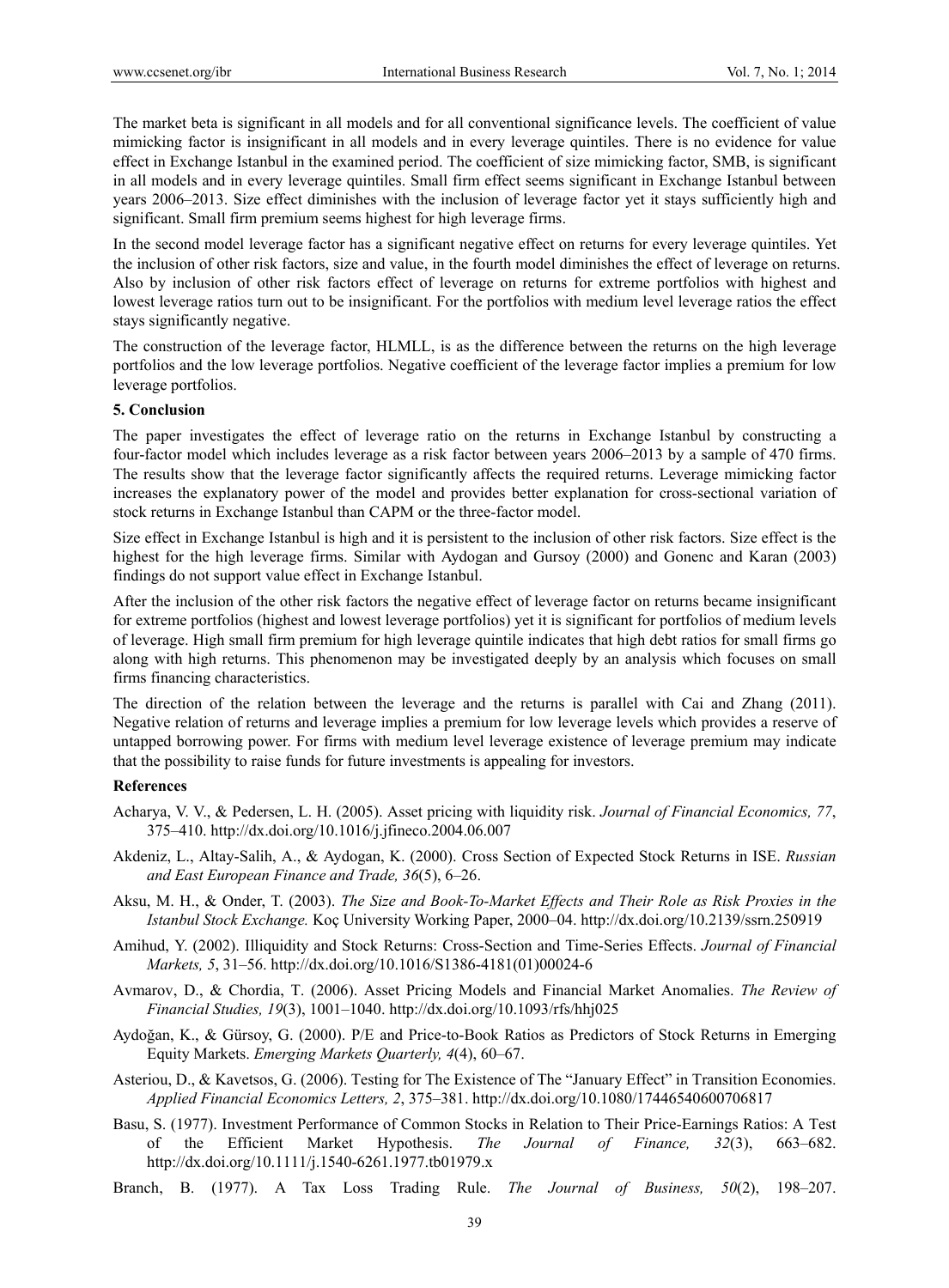http://dx.doi.org/10.1086/295930

- Best, R. J., Best, R. W., & Yoder, J. A. (2000). Value Stocks and Market Efficiency. *Journal of Economics and Finance, 24*(1), 28–35. http://dx.doi.org/10.1007/BF02759693
- Bhandari, L. C. (1988). Debt/Equity Ratio and Expected Common Stock Returns: Empirical Evidence. *The Journal of Finance, 43*(2), 507–528. http://dx.doi.org/10.1111/j.1540-6261.1988.tb03952.x
- Bildik, R., & Gulay, G. (2007). Profitability of Contrarian Strategies: Evidence from the Istanbul Stock Exchange. *International Review of Finance, 7*(1–2), 61–87. http://dx.doi.org/10.1111/j.1468-2443.2007.00068.x
- Brennan, M., J., & Xia, Y. (2001). Assessing Asset Pricing Anomalies. *The Review of Financial Studies, 14*(4), 905–942. http://dx.doi.org/10.1093/rfs/14.4.905
- Brusa, J., Liu, P., & Schulman, C. (2005). Weekend Effect, "Reverse" Weekend Effect, and Investor Trading Activities. *Journal of Business Finance & Accounting, 32*(7–8), 1495–1517. http://dx.doi.org/10.1111/j.0306-686X.2005.00637.x
- Cai, J., & Zhang, Z. (2011). Leverage Change, Debt Overhang, and Stock Prices. *Journal of Corporate Finance, 17*, 391–402. http://dx.doi.org/10.1016/j.jcorpfin.2010.12.003
- Carhart, M. M. (1997). On Persistence in Mutual Fund Performance. *The Journal of Finance, 52*(1), 57–82. http://dx.doi.org/10.2307/2329556
- Chan, K. (1988). On the contrarian investment strategy. *Journal of Business, 61*, 147–164. http://dx.doi.org/10.1086/296425
- Chui, A. C. W., & Wei, K. C. J. (1998). Book-to-market, firm size, and the turn-of-the-year effect: Evidence from Pacific-Basin emerging markets. *Pacific-Basin Finance Journal, 6*(3–4), 275–293. http://dx.doi.org/10.1016/S0927-538X(98)00013-4
- Cooper, M. J., Gutierrez, R. C., & Hameed, A. (2004). Market States and Momentum. *The Journal of Finance, 59*(3), 1345–1365. http://dx.doi.org/10.1111/j.1540-6261.2004.00665.x
- Daniel, K., & Titman, S. (1997). Evidence on the Characteristics of Cross Sectional Variation in Stock Returns. *The Journal of Finance, 3*(1), 1–33. http://dx.doi.org/10.1111/j.1540-6261.1997.tb03806.x
- DeBondt, W., & Thaler, R. (1985). Does the stock market overreact? *The Journal of Finance, 40*, 793–807. http://dx.doi.org/10.1111/j.1540-6261.1985.tb05004.x
- Fama, E. F., & French, R. K. (1993). Common Risk Factors in the Return of Stocks and Bonds. *The Journal of Finance, 33*, 3–56. http://dx.doi.org/10.1016/0304-405X(93)90023-5
- Fama, E. F., & French, R. K. (1992). The Cross-Section of Expected Stock Returns. *The Journal of Finance, 47*(2), 427–465. http://dx.doi.org/10.2307/2329112
- George, T. J., & Hwang, C. Y. (2009). A Resolution of the Distress Risk and Leverage Puzzles in the Cross Section of Stock Returns. *Journal of Financial Economics, 96*, 56–79. http://dx.doi.org/10.1016/j.jfineco.2009.11.003
- Gonenc, H., & Karan, M. B. (2003). Do Value Stocks Earn Higher Returns than Growth Stocks in an Emerging Market? Evidence from the Istanbul Stock Exchange. *Journal of International Financial Management and Accounting, 14*(1), 1–25. http://dx.doi.org/10.1111/1467-646X.00088
- Griffen, J. M., & Lemmon, M. L. (2002). Book-to-Market Equity, Distress Risk, and Stock Returns. *The Journal of Finance, 57*(5), 2317–2336. http://dx.doi.org/10.1111/1540-6261.00497
- Jegadeesh, N., & Titman, S. (1993). Returns to Buying Winners and Selling Losers: Implications for Stock Market Efficiency. *The Journal of Finance, 48*(1), 65–91. http://dx.doi.org/10.2307/2328882
- Kim, M. K., & Burnie, D. A. (2002). The Firm Size Effect and the Economic Cycle. *The Journal Financial Research, 25*(1), 111–124. http://dx.doi.org/10.1111/1475-6803.00007
- Kohers, T., & Kohli, R. K. (1991). The Anomalous Stock Market Behavior of Large Firms January: The Evidence from S&P Composite and Component Indexes. *Quarterly Journal of Business and Economics, 30*(3), 14–32.
- Korteweg, A. (2010). The Net Benefits to Leverage. *The Journal of Finance, 65*(6), 2137–2170. http://dx.doi.org/10.1111/j.1540-6261.2010.01612.x
- Lakonishok, J., & Maberly, E. (1990). The Weekend Effect: Trading Patterns of Individuals and Institutional Investors. *The Journal of Finance*, *45*(1), 231–243. http://dx.doi.org/10.2307/2328818